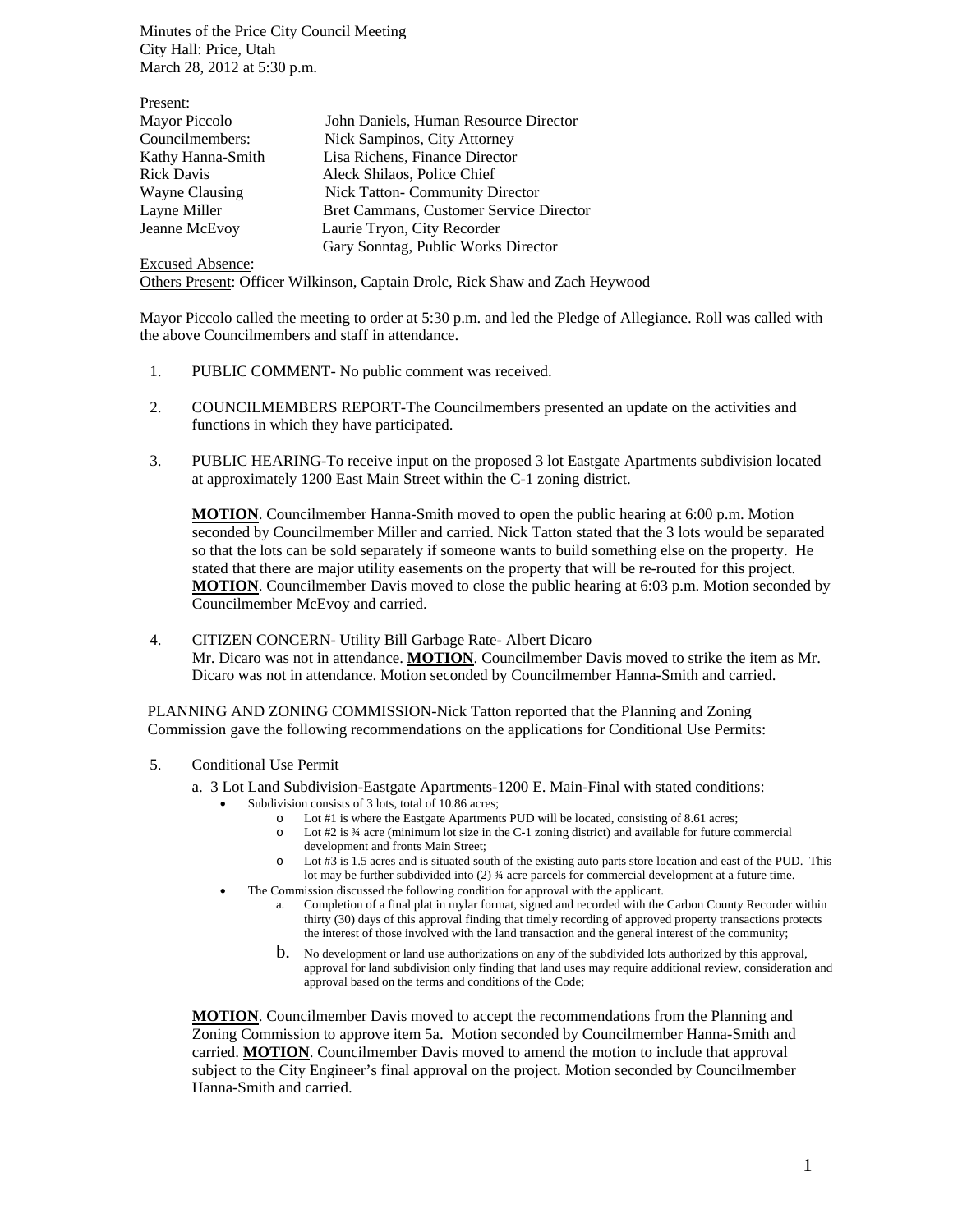b. Eastgate Apartments- Multi-family PUD Development-1200 E. Main- Final with stated conditions: a. Completion of development in compliance with all site plans, planning documents, engineering

- documents (site plans, area plans, geotechnical study, storm water management plans, flood plain map revisions, etc.), representations to the Price City Planning Commission and representations to Price City staff and all requirements and recommendations from Price City staff and officials regarding development finding that development consistent with approved plans and documents mitigates misunderstandings and promotes long-term high quality development within Price City consistent with the goals in the Price City General Plan;
- b. Conditional Letter of Map Revision for FEMA, construction within the flood plain, and final Letter of Map Revision process and submission completed under the direction of the Price City Engineer finding that properly prepared, submitted and constructed matters within the flood plain protect the health, safety and welfare of the community;
- c. Utility connections, locations and re-locations located as indicated and approved and to all capacities indicated and required by the respective utility providers and owners finding that properly located, relocated and sized utility services protect the health, safety and welfare of the community;
- d. Completion of public infrastructure development agreement, including flood plain mitigation, with the Price City Public Works Department and submission of the required financial surety prior to commencement of development finding that properly agreed and secured public infrastructure development protect the overall financial interest of the community;
- e. Completion and recording with the Carbon County Recorder of a private infrastructure operation and maintenance schedule agreement with Price City Public Works Department detailing service plans and schedules for private infrastructure finding that properly operated and maintained private infrastructure maintains the service life of the infrastructure and the public infrastructure connected to the private infrastructure as well as protects the health, safety and welfare of those dependent upon said private infrastructure;
- f. It is clearly understood by the applicant and by Price City that the infrastructure within the PUD is private, including roads, storm water drains, water utility, sewer utility, lighting, electrical and that the infrastructure shall remain private and that the owner of the PUD shall not at any time approach Price City and request that Price City acquire any of the infrastructure as public and Price City shall not approve any such request finding that that infrastructure does not meet minimum Price City development standards in full;
- g. Maintain a full time property and site manager on staff and on site to proactively manage the property and the tenants at the property finding that on-site full time staff mitigate negative property maintenance conditions at developments and serve to provide services to those living, working, visiting or interacting with the development or any residents thereof;
- h. Coordination of shared utility connections and upgrades, as available and agreed to by Eastgate, with adjoining property owner to PUD on east side, identified as lot #3 on the subdivision plat, and property owners along 200 South Street finding that updated and available utility connections promote long term community goals within the Price City General Plan;
- i. No conditions to become present at the property within the PUD or any of the structures within the PUD that place the property or structures in violation of the Price City Property Maintenance Code in effect now or in the future finding that properly maintained property and structures protect property values within the community and protect the health, safety and welfare of the community;

**MOTION**. Councilmember Hanna-Smith to accept the recommendations from the Planning and Zoning Commission to approve item 5b. Motion seconded by Councilmember Davis and carried.

CONSENT AGENDA-Councilmember Hanna-Smith moved to approve the Consent Agenda items 6 through 16 with item 17 removed for discussion. Motion seconded by Councilmember Clausing and carried.

6. MINUTES

a. March 14, 2012 City Council

- 7. BUSINESS LICENSES- Authorization to approve a business license for A Plus Service and Repair at 410 W. 100 N. and Fitness Center, LLC at 80 W. Main.
- 8. RESOLUTION 2012-05-Authorization to adopt a Resolution establishing a fee schedule for the usage of the Price City facilities within the Price Municipal Building, Peace Garden and Public Works Complex
- 9. FOSTER CARE MONTH- Authorization for the Utah Foster Care Foundation to place signs and banners in the Peace Garden for the month of May 2012 for Foster Care month, to hold the annual Fun Run on May 19, 2012 beginning at the Peace Gardens and ending at Washington Park and to waive the fees for the Washington Park rental for the Fun Run event.
- 10. 2012 RFP-INSURANCE AND ANCILLARY SERVICES Consideration and approval to accept the proposal from Utah Local Governments Trust for insurance and risk mgmt services as recommended by the Review and Recommendation Committee. Acceptance includes authorization to execute all appropriate documents and contracts to implement the same. Ref. Memorandum dated March 15, 2012.